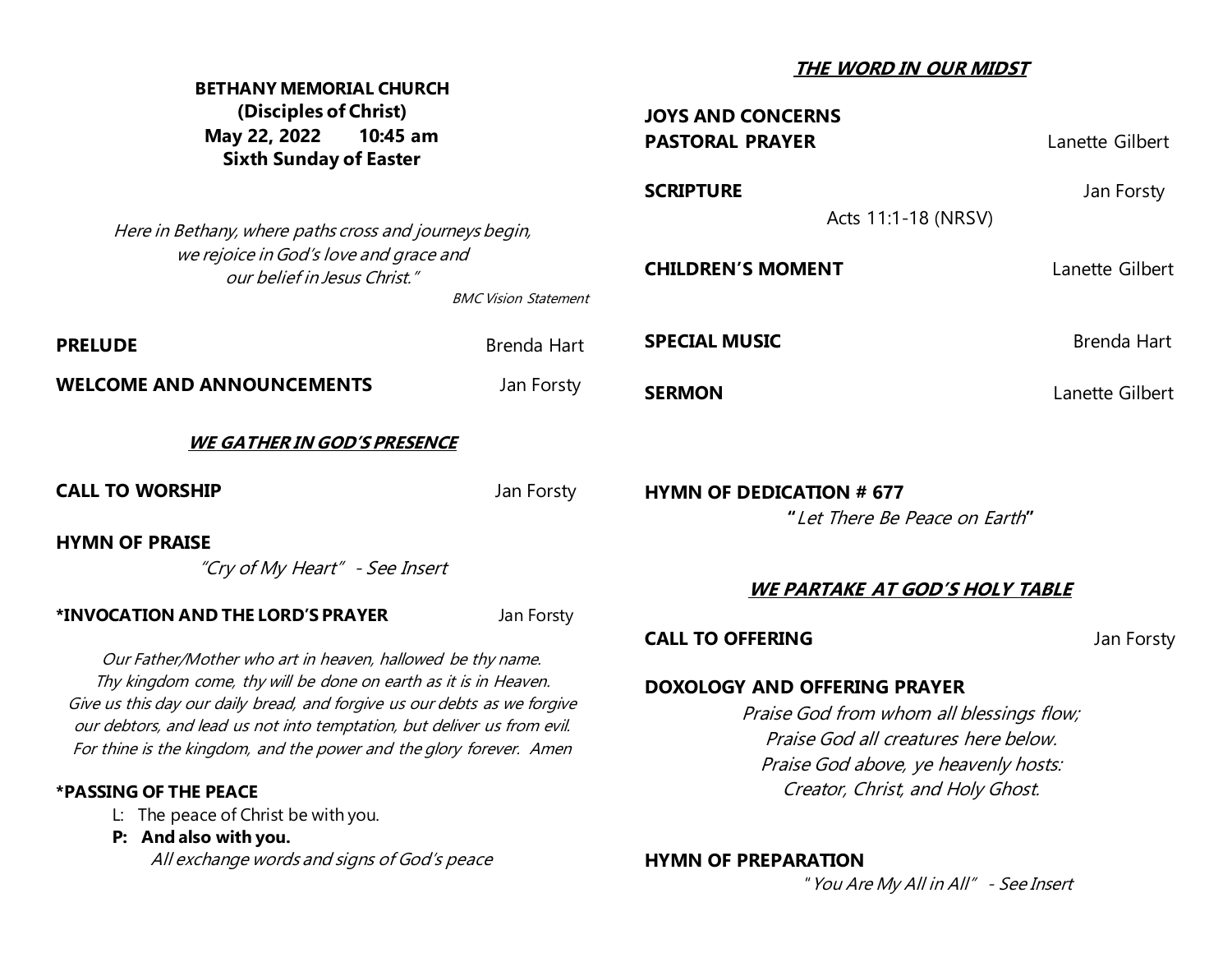## **COMMUNION INVITATION** Jan Forsty **THE THANKSGIVING PRAYER OF THE ELDER**

**WORDS OF INSTITUTION** Lanette Gilbert

# **FELLOWSHIP OF COMMUNION**

Please partake of the bread and cup – one in the Spirit.

**INVITATION TO DISCIPLESHIP** Lanette Gilbert

# **GOING FORTH TO SERVE**

**\*CLOSING HYMN # 627**

" I Want Jesus to Walk with Me"

**BENEDICTION** Lanette Gilbert

**POSTLUDE** Brenda Hart

\*Please stand if able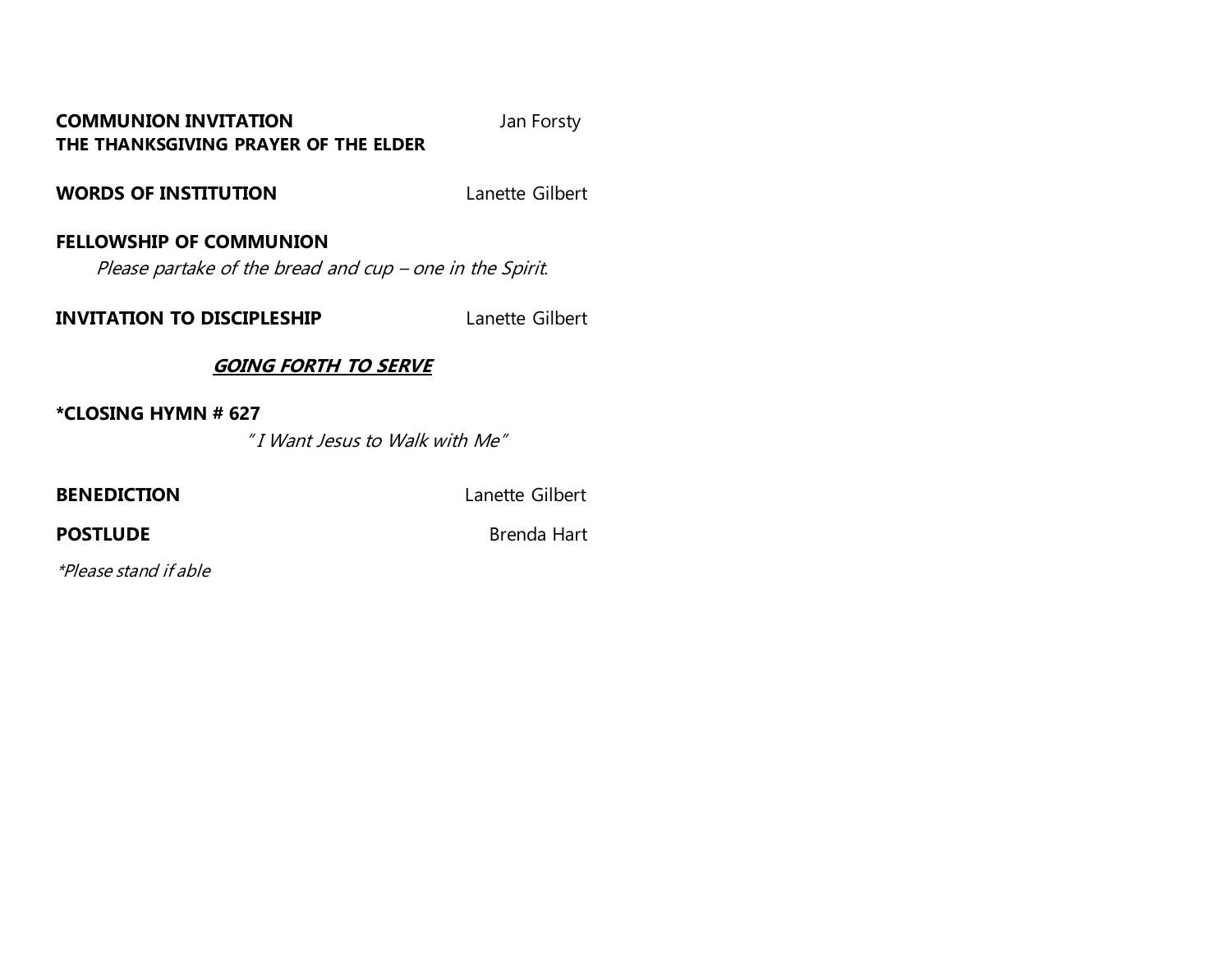#### **PRAYER LIST**

The men, women, and children of Ukraine. Becky Ayers and Family Kathleen Godina Sydma Hatzopoulos and Otis Butch Brown Raven Weaver Gary and Vonnie Larson RuthAnn and Jeffrey Yost Kerry Shaulis John Cole Lynn, brother of Shirley Kemp. Tom and Karen (friends of David George) Sharon Watkins Tommy VanMeter and the VanMeter Family Sarah Webb Dean Hunsberger (brother of Anita Weaver) Eldon Beery (Deb Hull's father) Bill Kiefer Jim McMillan Alan Clifford (brother-in-law of Connie McVicar) Bird Taylor Guio Lauren O'Brien The Wasser Family (friends of Vicki NeCastro) Mary Wilson (former mother-in-law Holly) Perry "Jeff" Jones, Jr. Sandy Stevenson (sister of Kim Stevenson) Sharley Hillgardner Cathy Chambers Larissa and Hannah Holland (friends of Vicki NeCastro) Debbie Guillony Geisler (sister-in-law of Jim McMillan) Madeline Wilson

Karol Puskarich Nancy Pietrangelo (sister of Penny Tittle) David Gnatek (brother-in-law of Holly Hillgardner)

#### **ANNOUNCEMENTS**

We thank Lynette Gilbert for filling the pulpit today while Sharon and Rick are attending an honorarium for her Dad at Christian Theological Seminary. He is being awarded with an Honorary Doctorate.

**Weekly Bible Study – Monday, May 23, at 7:15 pm.** The scriptures to be discussed are Acts 1:1-11; Ephesians 1:15-23; Luke 24: 44-53. Sydma will lead the discussion. If you need a Zoom link, call the church office or email Connie a[t cmvicar@bethanywv.edu.](about:blank)

**MidWeek Prayer Meeting – Thursdays at 6:30 pm via Zoom.** If you are a new participant, contact the church office for the Zoom link. If you have a prayer concern, email Connie a[t cmcvicar@bethanywv.edu](about:blank).

**Church Office Hours –** The church office hours for Connie McVicar are Mondays and Thursdays from 9:30 AM – 4:00 PM and Fridays from 9:30 AM – 2:00 PM. You may also reach her on her cell phone at 304 975-4673 or email her a[t cmvicar@bethanywv.edu](mailto:cmvicar@bethanywv.edu) if her assistance is needed at other times.

**Poor Peoples Campaign March to Washington on June 18, 2022** 

The Poor People's Campaign: A National Call for Moral Revival invites Disciples from across the nation to come to DC and participate in these much-needed, timely, and potentially historic events. Impacted families and individuals seeking positive political and social transformation need our strong support. **Please contact Sharon Watkins if interested in attending the March to Washington.**